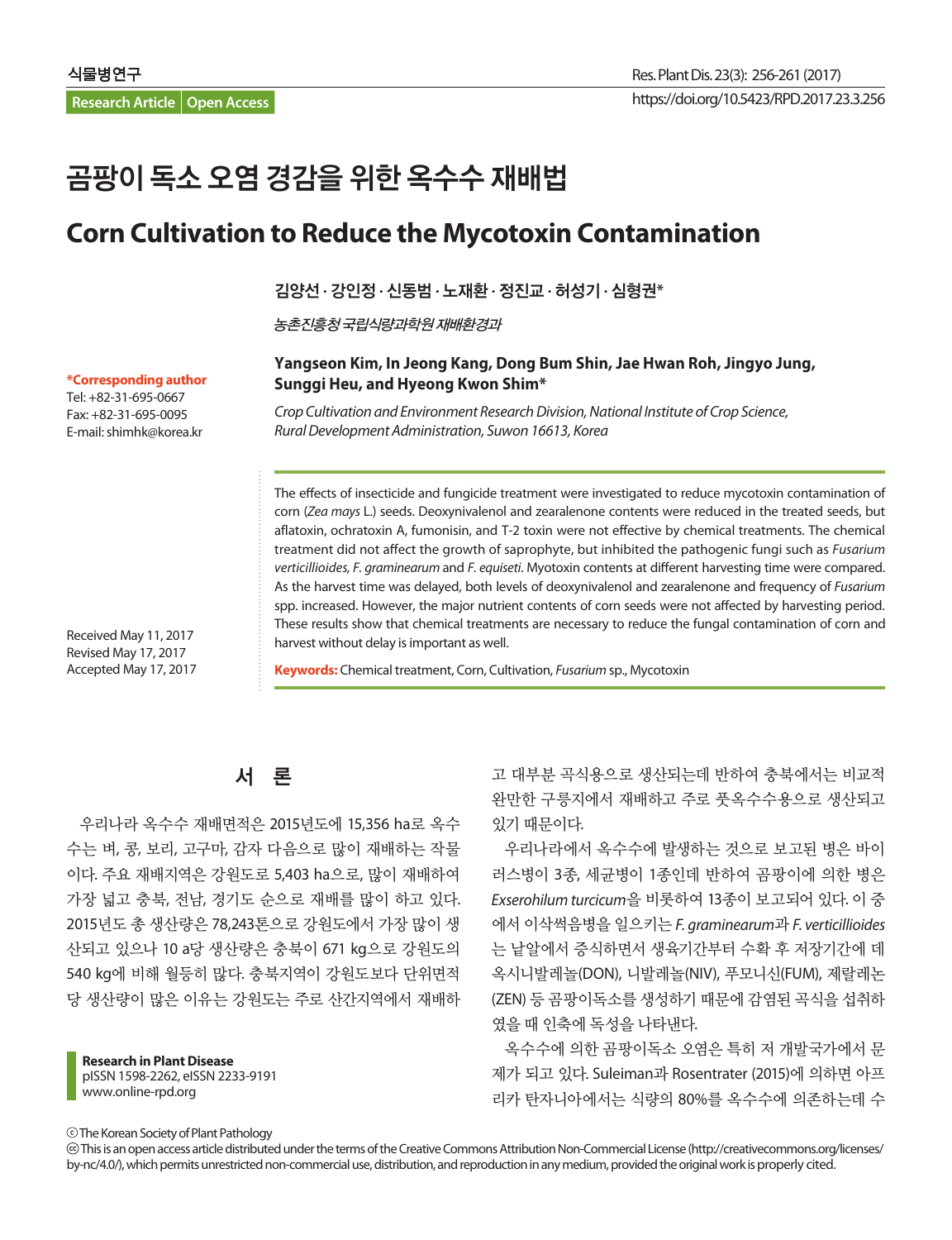확 후 손실이 30-40%에 달하며, 아플라톡신(AFT), FUM, 오크 라톡신(OTA)에 오염된 옥수수로 인한 피해가 매우 심각하다고 하였다.

최근 우리나라에서 옥수수를 이용한 차, 음료 등의 개발 등 활용분야가 확대되고 있으나, 국내에서 생산되고 있는 옥수수 곡식의 품질이 좋지 않고 독소가 검출되고 있어 활용도가 높지 않은 실정이다. 사료용 옥수수의 경우 수입과정에서 독소 함량 을 조사하여 기준 이상의 독소가 함유되었을 경우 통관 과정에 서 제거되기 때문에 적절히 관리가 되었지만 국내생산 옥수수 의 경우 독소함량을 조사한 후 소비자에게 공급하는 시스템이 잘 갖추어져 있지 않아서 오염된 곡물이 식용이나 사료용으로 활용될 가능성이 높았다.

그 동안 연구에서 국내 생산된 옥수수의 곰팡이독소 함량 을 조사한 바에 의하면, 옥수수 사료 중 아플라톡신(AFT) 함량 이 가장 높았으며, FUM, DON, NIV, ZEN 순으로 나타났다(Jung, 2008). 서산, 광주, 당진, 문경, 춘천지역에서 수집한 시판 옥수 수에서는 뷰베리신(BEA), 에니아틴(ENs) 등 신종 독소가 발견되 었는데, 당진 127 mg/g, 제주 시료의 BEA 농도는 149 mg/g이었 다(Song 등, 2006). 2008년 식약처 조사에 의하면 국내에 유통 중인 옥수수와 옥수수분에서 FUM이 검출되었는데 건조옥수 수 12점의 시료 중 3점의 시료에서 0.122-0.268 μg/g, 옥수수 분 12점의 시료 중 5점의 시료에서 0.0941-0.440 mg/g, 사료용 옥수수에서 최대 224 mg/g이 검출되었다고 하였다. 한편 강원 지역에서 수집한 옥수수 15점의 시료 중에서 곰팡이독소가 검 출되었는데 DON은 4점의 시료에서 261-1530 mg/g, NIV은 1점 의 시료에서 1364 μg/g, ZEN은 4점의 시료에서 13.5-385.9 μg/ g, FUM B1 (FB1)은 12점의 시료에서 24.1-3091.8 μg/g이 검출되 었다(Lee 등, 2010).

미국의 경우 옥수수 재배 및 저장 중 곰팡이독소 함량을 줄 이기 위한 기술 개발이 활발하게 이루어지고 있다. Brown 등 (2003)과 Cleveland 등(2003)은 생약제제 등을 이용한 생물적 방제, 저항성 마커 이용 등 종합방제 기술을 활용하여 독성 곰 팡이인 *Aspergillus flavus*, *Fusarium* spp. 등의 감염률을 줄일 수 있다고 하였다. 또한 Dowd (2001)와 Ostry 등(2010)은 Bt 옥 수수와 non-Bt 옥수수 재배 시 곰팡이 독소 함량 비교 실험에 서 Bt 옥수수에서 FUM과 DON, ZEN 함량이 매우 낮았다고 보 고하였다. 한편 Cavaglieri 등(2004)은 옥수수의 근권 내생균 을 이용한 *Fusarium verticillioides* 균에 대한 생물적 방제 실험 에서 *Azotobacter armeniacus* 균이 효과가 있다고 보고하였다. Dowd (2003)은 옥수수 재배 중과 수확 전에 해충 방제를 통하 여 곰팡이독소 함량을 줄일 수 있으며 해충이 재배 중 또는 저 장 중 곰팡이 발생에 영향을 준다고 보고하였다.

본 연구에서는 옥수수에서 곰팡이독소의 생성을 억제하기 위해서 옥수수 재배 시 약제처리와 수확시기에 따른 곰팡이 발 생을 모니터링하고 독소함량을 조사함으로써 곰팡이독소의 생성을 억제할 수 있는 재배방법을 찾고자 하였다.

#### 재료 및 방법

약제처리에 의한 옥수수 곰팡이 발생 경감 시험**.** 재배 중 약 제처리에 의한 곰팡이 발생 경감 시험을 위해 강원도 정선군 여 량면 고양리 소재 농가 포장을 임차하여 시험을 수행하였다. 시 험에 사용한 옥수수 품종은 '강일옥'이며 파종일은 5월 27일이 었다. 재배방법은 이랑 간격을 70 cm, 주간거리를 25 cm로 하 여 구멍 당 2립씩 파종하였고 시비는 현지 포장의 토양 환경이 자갈이 많이 포함되어 있는 사질토양으로 선상지에 해당되는 척박한 토질이어서 벼 복합비료(N-P<sub>2</sub>O<sub>5</sub>-K<sub>2</sub>O: 21-17-17)를 이용 하여 전량 기비로 처리하여 재배하였다. 처리 내용은 약제처리 구는 살균제+살충제 처리, 살충제 처리, 살균제처리구로 하였 고 무처리구와 곰팡이 발생 정도와 곰팡이독소 함량을 비교하 였다. 살충제는 옥수수 조명나방에 사용할 수 있도록 등록되 어 있는 델타메트린유제를 1000배액으로 희석하여 7월 13일 에 1차 처리를 하였고, 7월 20일에 2차 처리를, 8월 10일에 3차 처리를 하였다. 살균제는 전용 약제가 등록되어 있지 않아서 맥 류 붉은곰팡이병에 등록되어 있는 캡탄수화제를 처리하였는 데 500배액으로 희석하여 1차 처리는 살충제 3차 처리일 인 8월 10일에 처리하였고, 2차 처리는 8월 25일에 하였다. 시 험구배치는 난괴법 3반복으로 하였다. 수확시기에 따른 곰팡이 독소 발생 정도를 조사하기 위해 1차 수확은 9월 7일에 하였 고, 2차 수확은 9월 29일에 하였다. 3차 수확은 10월 19일에 하 여 약 20일 간격으로 수확한 이삭은 껍질을 깐 후 그늘에 자연 건조하여 수분함량을 13-14%로 맞추어 곰팡이 발생 정도 조사 와 곰팡이독소 함량 분석을 수행하였다.

옥수수 오염 곰팡이 조사**.** 옥수수 이삭을 탈곡하여 차아염 소산나트륨 1% 용액에 2분간 표면소독을 실시하고, 여과지 2 매를 깐 9 cm 지름의 페트리접시에 12립씩 일정 간격으로 놓고 흐르지 않을 정도의 멸균수를 공급하여 습실처리 하였다. 근자 외선 등을 12시간 간격으로 비추는 포자배양상자에서 1주일간 포자 형성을 유도하여 종자 표면에 형성된 곰팡이의 형태적 특 징을 해부현미경으로 조사하여 동정하였다. 형태적으로 동정 이 어려운 곰팡이는 균을 단포자분리하여 배양한 다음 ITS 영 역 염기서열 분석을 하고 그 염기서열을 미국 국립생물정보센 터(NCBI)의 유전자은행 정보와 비교하여 동정하였다.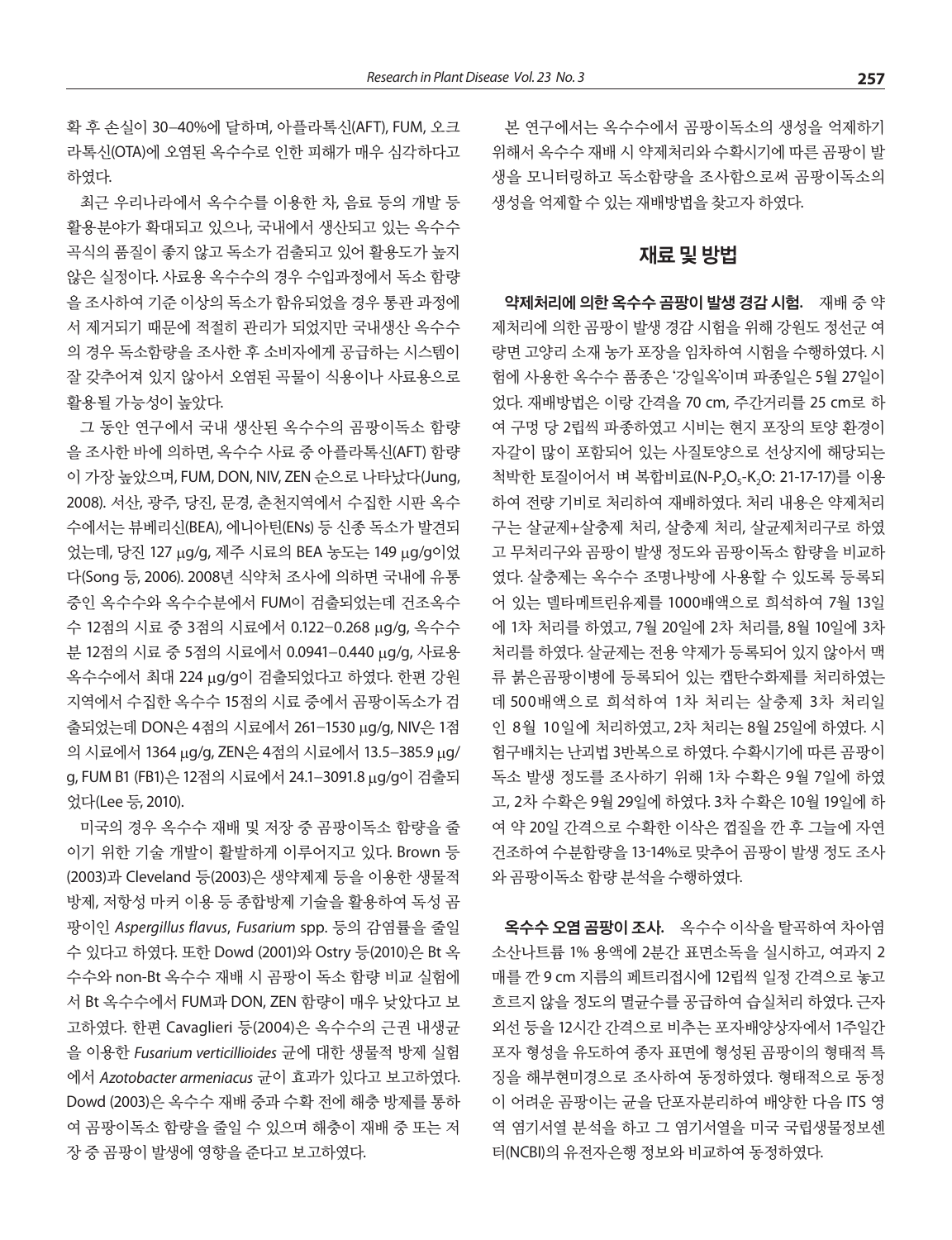곰팡이 독소 검출**.** 옥수수 종자를 샘플 당 20 g을 취하여 마쇄한 다음 deoxynivalenol은 물에, AFT, 오크라톡신(OTA), FB, ZEN, T-2독소는 메탄올에 현탁하여 여과한 다음 여과액을 ELISA 키트(Romer Co., USA)를 이용하여 반응시키고 StatFax 4700 리더기(Awareness Technology Inc., USA)를 이용하여 농 도를 측정하였다.

#### 결과 및 고찰

약제 처리 및 수확시기 별 독소함량의 차이**.** 약제처리에 의 한 곰팡이독소 함량 조사는 수확시기를 달리하여 수확한 이삭 을 자연 건조한 다음 탈곡하여 ELISA 키트를 이용하여 수행하 였다. 그 결과 수확 시기가 빠를수록 약제처리에 의한 DON의 경감 효과가 컸는데 1차 수확 종자에서는 살균제+살충제 처리 구의 DON 함량이 1.040 mg/kg으로 무처리의 3.340 mg/kg에 비해 50% 이상 감소하였다(Table 1). 그러나 3차 수확 종자의 경우 DON 함량은 약제처리 시험구와 무처리 시험구 수확 종자 의 DON 함량간 차이는 1차 수확 종자에 비해 크지 않았다. 한

**Table 1.** Deoxynivalenol concentration by chemical treatment and harvesting time during corn cultivation

|                                    | <b>Concentration of Deoxynivalenol (mg/kg)</b> |                                                           |                                                               |  |  |  |  |  |  |
|------------------------------------|------------------------------------------------|-----------------------------------------------------------|---------------------------------------------------------------|--|--|--|--|--|--|
| <b>Treatments</b>                  | 1st <sup>a</sup>                               | 2nd <sup>b</sup>                                          | 3rd <sup>c</sup>                                              |  |  |  |  |  |  |
| <b>Fungicides and Insecticides</b> | $1.040 \pm 0.3$ <sup>Ad</sup>                  |                                                           | $8.623 \pm 3.8$ <sup>BCD</sup> 12.660 $\pm 2.5$ <sup>DE</sup> |  |  |  |  |  |  |
| <b>Insecticides</b>                | 5.091 $\pm$ 3.3 <sup>AB</sup>                  |                                                           | $8.617 + 4.9^{BCD}$ 13.470 + 3.5 <sup>DE</sup>                |  |  |  |  |  |  |
| <b>Fungicides</b>                  | $2.660 + 2.2^{AB}$                             | $5.950 \pm 3.8$ <sup>ABC</sup>                            | $14.366 + 4.5^{DE}$                                           |  |  |  |  |  |  |
| Control                            | $3.340 + 2.9$ <sup>AB</sup>                    | $11.830 \pm 3.5^{\text{CDE}}$ $16.506 \pm 5.1^{\text{E}}$ |                                                               |  |  |  |  |  |  |

<sup>a</sup>The first harvest of corn at Sep. 7, 2016.

<sup>b</sup>The second harvest of corn at Sep. 29, 2016.

<sup>c</sup>The third harvest of corn at Oct. 19, 2016.

<sup>d</sup>Duncan's test was used to determine significance at the 95% probability level. The same letters showed no significant difference.

**Table 2.** Zearalenone concentration depending on chemical treatment and harvesting time during corn cultivation

|                                                                                               | Concentration of Zearalenone (µg/kg) |                |                                                                                 |  |  |  |  |  |  |  |
|-----------------------------------------------------------------------------------------------|--------------------------------------|----------------|---------------------------------------------------------------------------------|--|--|--|--|--|--|--|
| <b>Treatment</b>                                                                              | $1^a$                                | ን <sup>b</sup> | s,                                                                              |  |  |  |  |  |  |  |
| Fungicides and Insecticides $22.6 \pm 9.8^{Ad}$ $782.2 \pm 281.0^{AB}$ 967.4 $\pm 720.7^{AB}$ |                                      |                |                                                                                 |  |  |  |  |  |  |  |
| <b>Insecticides</b>                                                                           |                                      |                | $297.9 \pm 380.5^{\circ}$ 809.4 $\pm 333.5^{\circ}$ 2307.7 $\pm 1146.5^{\circ}$ |  |  |  |  |  |  |  |
| <b>Fungicides</b>                                                                             |                                      |                | 164.1±284.2 <sup>A</sup> 870.5±619.1 <sup>AB</sup> 1574.8±1074.4 <sup>BC</sup>  |  |  |  |  |  |  |  |
| Control                                                                                       |                                      |                | $133.3 \pm 146.1^{A}$ 2039.1 $\pm 648.8^{CD}$ 2898.6 $\pm 428.25^{D}$           |  |  |  |  |  |  |  |

<sup>a</sup>The first harvest of corn at Sep. 7, 2016.

<sup>b</sup>The second harvest of corn at Sep. 29, 2016.

<sup>c</sup>The third harvest of corn at Oct. 19, 2016.

<sup>d</sup>Duncan's test was used to determine significance at the 95% probability level. The same letters showed no significant difference.

편 수확 시기 간에는 무처리구에서도 3차 수확 종자의 DON 함 량이 1.651 mg/kg으로 1차 수확 종자의 DON 함량에 비해 매 우 높은 농도로 검출되었다. ZEN 함량은 DON과 마찬가지로 약 제 처리시 독소 경감 효과가 높게 나타났다(Table 2). 2차 수 확 종자의 ZEN 함량은 무처리시 2039.1 μg/kg로 검출되었고, 살균제과 살충제를 함께 처리한 종자에서는 782.2 μg/kg으로 검출되어 약 2.6배 감소 효과를 보였다. 1차, 2차, 3차 수확 종자 에서 무처리의 경우보다 살균제와 살충제를 함께 처리했을 때 독소의 검출이 적게 나타났다. 다만, 1차와 3차에 수확한 종자 의 독소 검출 결과를 볼 때, 살충제나 살균제 단독으로 처리했 을 경우나 무처리의 경우 ZEN 함량의 차이를 볼 수 없었는데, 살충제나 살균제 단독 처리시, 곰팡이 오염을 완전히 막을 수 없기 때문으로 보인다. 곰팡이 독소의 수확시기에 따른 함량은

**Table 3.** Mycotoxin concentration depending on chemical treatment and harvesting time during corn cultivation

|                                                   | Concentration of Fumonisin (µg/kg) |                                       |                       |  |  |  |  |  |  |
|---------------------------------------------------|------------------------------------|---------------------------------------|-----------------------|--|--|--|--|--|--|
| <b>Treatment</b>                                  | 1 <sup>a</sup>                     | $2^{\rm b}$                           | 3 <sup>c</sup>        |  |  |  |  |  |  |
| Fungicides and Insecticides 210±190 <sup>Cd</sup> |                                    | $110\pm90^{ABC}$                      | $40\pm70^{AB}$        |  |  |  |  |  |  |
| <b>Insecticides</b>                               | $0^A$                              | $0^A$                                 | $20\pm 20^{A}$        |  |  |  |  |  |  |
| Fungicides                                        | $0^A$                              | $60\pm70^{ABC}$                       | $150 \pm 160^{ABC}$   |  |  |  |  |  |  |
| Control                                           | $190\pm100^{BC}$                   | $0^A$                                 | $0^A$                 |  |  |  |  |  |  |
|                                                   |                                    | Concentration of Ochratoxin A (µg/kg) |                       |  |  |  |  |  |  |
| <b>Treatment</b>                                  | 1 <sup>a</sup>                     | $2^{\rm b}$                           | 3 <sup>c</sup>        |  |  |  |  |  |  |
| <b>Fungicides and Insecticides</b>                | $0^A$                              | $0^A$                                 | $70±120^4$            |  |  |  |  |  |  |
| <b>Insecticides</b>                               | 1170±210 <sup>B</sup>              | $30\pm 60^{A}$                        | $100 \pm 100^{A}$     |  |  |  |  |  |  |
| Fungicides                                        | $0^A$                              | $0^A$                                 | $30\pm 60^{\circ}$    |  |  |  |  |  |  |
| Control                                           | $0^A$                              | $0^A$                                 | 170±290 <sup>A</sup>  |  |  |  |  |  |  |
|                                                   | Concentration of Aflatoxin (µg/kg) |                                       |                       |  |  |  |  |  |  |
| <b>Treatment</b>                                  | $1^a$                              | $2^{\rm b}$                           | 3 <sup>c</sup>        |  |  |  |  |  |  |
| <b>Fungicides and Insecticides</b>                | $0^A$                              | 300±300 <sup>AB</sup>                 | 200±350 <sup>AB</sup> |  |  |  |  |  |  |
| Insecticides                                      | 370±320 <sup>AB</sup>              | 270±250 <sup>AB</sup>                 | $0^A$                 |  |  |  |  |  |  |
| Fungicides                                        | 270±380 <sup>AB</sup>              | $0^A$                                 | $0^A$                 |  |  |  |  |  |  |
| Control                                           | $670 \pm 250^8$                    | $100 \pm 170^{AB}$                    | 1270±780 <sup>C</sup> |  |  |  |  |  |  |
|                                                   |                                    | Concentration of T-2 toxin (µg/kg)    |                       |  |  |  |  |  |  |
| <b>Treatment</b>                                  | 1 <sup>a</sup>                     | $2^{\rm b}$                           | 3 <sup>c</sup>        |  |  |  |  |  |  |
| <b>Fungicides and Insecticides</b>                | $\Omega$                           | $\mathbf{0}$                          | $\Omega$              |  |  |  |  |  |  |
| <b>Insecticides</b>                               | 0                                  | 0                                     | 0                     |  |  |  |  |  |  |
| Fungicides                                        | 0                                  | O                                     | O                     |  |  |  |  |  |  |
| Control                                           | 0                                  | 0                                     | 0                     |  |  |  |  |  |  |

<sup>a</sup>The first harvest of corn at Sep. 7, 2016.

<sup>b</sup>The second harvest of corn at Sep. 29, 2016.

'The third harvest of corn at Oct. 19, 2016.

d Duncan's test was used to determine significance at the 95% probability level. The same letters showed no significant difference.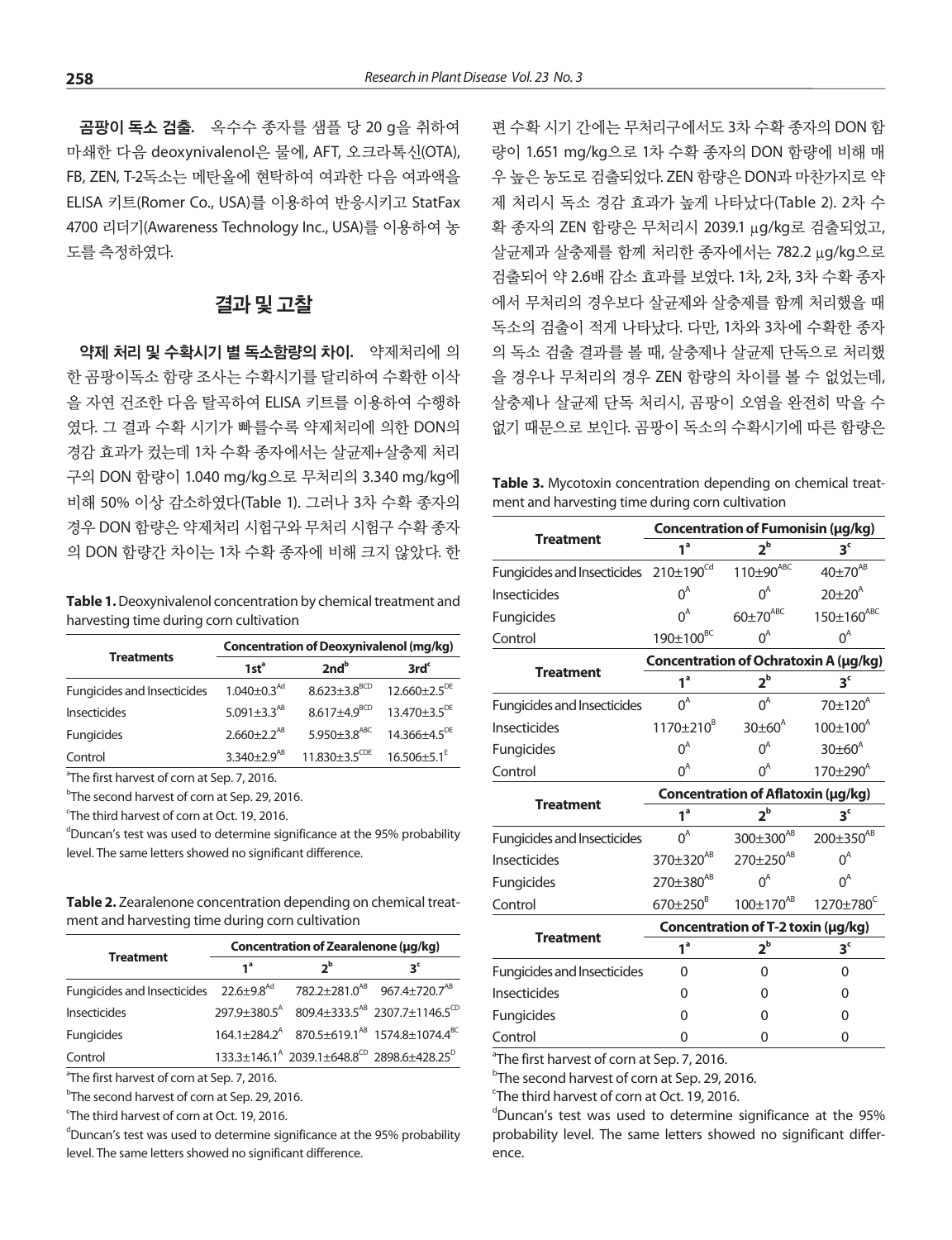무처리구의 경우 1차 수확 종자의 ZEN 함량이 133.3 μg/kg인 데 비해 3차 수확 종자의 독소 함량이 2898.6 μg/kg으로 약 20 배 이상 함량이 높게 나타났다. ZEN 함량이 9월 중순 이후 급격 히 증가한 이유는 9월 중순 이후 강우에 의해 이들 곰팡이 발생 이 급격히 증가한 것이 원인이라고 생각된다.

Yoshida 등(2008)은 붉은곰팡이병 방제약제인 thiophanatemethyl을 보리 개화 30일 이후에 처리하였을 경우 병 방제효과 는 없더라도 NIV과 DON이 축적되는 것을 줄일 수 있다고 하였 다. 밀의 경우에도 개화기부터 10일 간격으로 방제약제 처리 시 시기별로 방제효과가 달랐지만, 개화 20일 이후에 약제를 처리 했을 때는 병 발생의 감소 없이 독소 생성을 줄일 수 있었고 개 화기에 약제를 처리했을 때만 붉은곰팡이병 발생을 줄일 수 있 다고 하였다(Yoshida 등, 2012). 이 연구결과, 옥수수의 경우에 도 살균제와 살충제의 동시 처리에 의해 DON 등 곰팡이독소 생성이 억제되었다고 할 수 있다. 또한, DON과 ZEN의 함량을 줄이기 위해서는 약제방제와 더불어 적기 수확이 중요한 것으 로 나타났다(Table 1, 2). 수확시기가 늦은 경우 곰팡이독소 함 량이 높게 나타난 이유는 9월 중순 이후 강우와 태풍으로 인하 여 옥수수 이삭이 달려있는 채로 곰팡이의 발생이 증가하였기 때문으로 생각된다. 기후변화로 인하여 우리나라의 장마가 점 차 늦어지고 태풍도 가을에 주로 발생하기 때문에 옥수수 수확 시기는 곰팡이독소 생성에 절대적인 영향을 미치는 요인이라 고 생각된다.

한편, 곰팡이독소 중 OTA와 AFT는 수확 시기나 약제처리에 의한 경감효과가 나타나지 않았다. 또한 T-2 toxin은 전 기간에 걸쳐 전혀 발생하지 않았다(Table 3). 이와 같이 약제 처리에 의 한 독소 경감효과가 나타나지 않은 이유는 이들 곰팡이독소 발 생 정도가 매우 낮거나 약제가 이들 곰팡이독소 생성에 관여하 는 곰팡이들에 대한 방제효과가 나타나지 않았기 때문으로 생 각된다.

**Table 4.** Fungal occurrence (%) of corn depending on harvesting time of corn

|                  |      | Fungal detection rate of 1 <sup>st</sup> harvested seed (%) |             |          |             |      |       |          |          |        |  |  |  |  |  |  |
|------------------|------|-------------------------------------------------------------|-------------|----------|-------------|------|-------|----------|----------|--------|--|--|--|--|--|--|
| <b>Treatment</b> | F.p. | F.v.                                                        | <b>F.g.</b> | F.s.     | <b>N.o.</b> | P.e. | Cl.c. | A.a.     | A.sp.    | Ph.sp. |  |  |  |  |  |  |
| $F/I^{\circ}$    | 0.9  | $\mathbf{0}$                                                | 7.4         | 0        | 5.6         | 0    | 0     | $\Omega$ | 0        |        |  |  |  |  |  |  |
| .ט               | 0.9  | 0.9                                                         | 8.3         | $\Omega$ | 6.5         | 0.9  | 2.8   | $\Omega$ | $\Omega$ |        |  |  |  |  |  |  |
| $E^{\text{c}}$   | 0.9  | $\mathbf{0}$                                                | 2.8         | 1.9      | 17.6        | 7.4  | 4.6   | $\Omega$ | 0.9      | 0      |  |  |  |  |  |  |
|                  | 1.9  | $\mathbf{0}$                                                | 11.1        | $\Omega$ | 12.0        | 1.9  | 0.9   | 0.9      | $\Omega$ | 1.9    |  |  |  |  |  |  |
|                  |      |                                                             |             |          |             |      |       |          |          |        |  |  |  |  |  |  |

|                  | Fungal detection rate of $2^{nd}$ harvested seed (%) |      |     |          |          |                                                                                               |                |      |                |      |                         |     |      |          |          |       |     |
|------------------|------------------------------------------------------|------|-----|----------|----------|-----------------------------------------------------------------------------------------------|----------------|------|----------------|------|-------------------------|-----|------|----------|----------|-------|-----|
| <b>Treatment</b> | F.v.                                                 |      |     |          |          | F.g. F.s. F.e. F.p. V.sp. Co.c. N.o. Ph.sp. Td.sp. Tt.sp. Ce.sp. G.sp. Cl.c. P.e. A.sp. H.sp. |                |      |                |      |                         |     |      |          |          |       |     |
| $F/I^a$          | 19                                                   | 13.0 | 0.9 | $\Omega$ | 0.9      | 0.9                                                                                           | 0.9            | 9.2  | 2.8            | 2.8  | $\overline{\mathbf{0}}$ | 1.9 | 13.9 | $\Omega$ | $\Omega$ | 0     |     |
|                  | 6.5                                                  | 16.7 | 4.6 | $\Omega$ | 0.9      | 1.85                                                                                          | $\overline{0}$ | 15.7 | 0.9            | 2.8  | $\overline{0}$          | 7.4 | 6.5  | 1.9      | 9.2      | 1.9   |     |
|                  | 37                                                   | 16.7 | 0.9 | $\Omega$ | $\Omega$ | 1.85                                                                                          | $\overline{0}$ | 5.6  | 0.9            | 19.4 | 1.9                     | 1.9 | 15.7 | $\Omega$ | 7.4      | 5.6   | - 0 |
|                  | 8.3                                                  | 23.1 | 6.5 | 4.6      | 0.9      | 6.5                                                                                           | $\overline{0}$ | 17.6 | $\overline{0}$ | 3.7  | $\Omega$                | 7.4 | 7.4  | -1.9     | 4.6      | -16.7 |     |

|                  | Fungal detection rate of 3 <sup>rd</sup> harvested seed (%) |      |      |     |          |     |                |      |          |      |                                                                                            |      |                |          |          |     |     |
|------------------|-------------------------------------------------------------|------|------|-----|----------|-----|----------------|------|----------|------|--------------------------------------------------------------------------------------------|------|----------------|----------|----------|-----|-----|
| <b>Treatment</b> | F.v.                                                        |      |      |     |          |     |                |      |          |      | F.g. F.s. F.e. F.p. V.sp. Co.c. N.o. Td.sp. Tt.sp. Ce.sp. G.z. Cl.c. P.e. A.sp. B.sp. E.p. |      |                |          |          |     |     |
| $F/I^{\circ}$    | 7.4                                                         | 18.5 | 6.5  | 0.9 | $\Omega$ | 4.6 | 0.9            | 13.0 | 4.6      | 5.6  | 13.9                                                                                       | 5.6  | 0.9            | 3.7      | 0.9      | 09. | 0.9 |
|                  | 4.6                                                         | 30.6 | 15.7 | 1.9 | $\Omega$ | 1.9 | $\overline{0}$ |      | 5.6 1.85 | 0.9  | 14.8                                                                                       | 8.3  | $\overline{0}$ | 3.7      | $\Omega$ |     |     |
|                  | 6.5                                                         | 22.2 | 8.3  | 0.9 | 3.7      | 1.9 | $\Omega$       | 7.4  | 0.92     | 23.1 | 0.9 <sub>0</sub>                                                                           | 3.7  | $\overline{0}$ | 0.9      | $\Omega$ |     |     |
|                  | 18.5                                                        | 39.8 | 14.8 | 5.6 | 1.9      | 2.8 | $\overline{0}$ | 14.8 | 0.92     | 27.8 | 2.8                                                                                        | 13.9 | $\overline{0}$ | $\Omega$ | $\Omega$ |     | 0.9 |

<sup>a</sup>Fungicides and Insecticides.

**b**Insecticides.

<sup>c</sup>Fungicides.

d Control.

\*F.v.: *Fusarium verticillioides*, F.p.: *Fusarium proliferatum*, F.g.: *Fusarium graminearum*, F.s.: *Fusarium semitectum*, F.e.: *Fusarium eqiseti*, V.sp.: *Verticillium* sp., Co.c.: *Corynespora cassiicola*, N.o.: *Nigrospora oryzae*, Ph.sp.: *Phoma* sp., Td.sp.: *Trichoderma* sp., Tt.sp. *Trichothecium roseum*, Ce.sp.: *Cephalosporium* sp., G.z. *Giberella* zeae. Cl.c.: *Cladosporium cladosporioides*, P.e.: *Penicillium expansum*, A.sp.: *Aspergillus* spp., H.sp.: *Humicola* sp., E.p.: *Epicoccum purpurascens*, B.sp.: *Bipolaris* sp.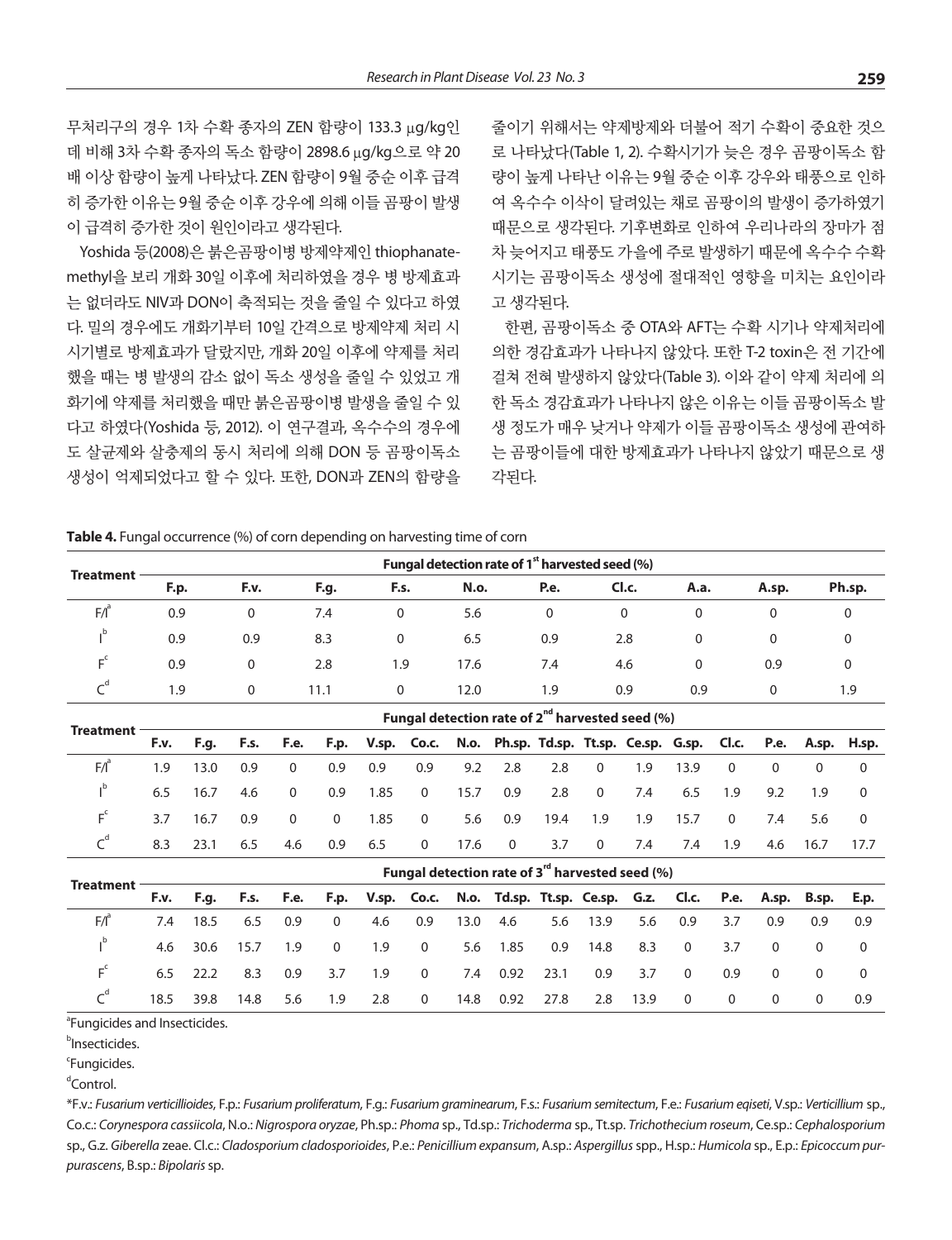약제 처리 및 수확시기 별 곰팡이 발생 차이**.** 독소 생성 *Fusarium*속 곰팡이의 경우 약제처리 후 곰팡이 발생이 무처리 에 비해 감소하였다. 1차 수확시료의 경우 무처리구 종자의 *F. graminearum* 검출률이 11.1%인데 비해 약제 처리구 종자의 경 우 2.8-8.3%로 낮았다(Table 4). 2차, 3차 수확 시의 경우에도 무처리구의 종자에서 각각 23.1%, 39.8%의 검출률을 나타낸것 에 비해 약제 처리구 종자에서는 그보다 낮은 검출률을 나타냈 다(Table 4). 그러나 약제처리에 의한 곰팡이 발생 경감효과 보 다는 수확 시기를 늦춤에 따라 곰팡이 발생 증가율이 더욱 크 기 때문에 적기 수확이 곰팡이독소 경감에 더욱 효과적인 방법 이라고 생각된다.

한편 수확 시기에 따라 옥수수 주요 영양성분이 어떻게 다른 지 조사하였는데 조섬유의 함량이 수확 시기가 늦어질수록 약 간 증가하였고 조회분 함량은 약간 감소하는 경향이 나타났을 뿐 다른 영양성분의 차이는 나타나지 않았다(Table 5).

본 연구결과를 바탕으로 옥수수 진균독소 오염을 방지하기 위한 재배관리는 다음과 같은 방법으로 처리할 것을 제안한 다. (1) 재배 중 해충의 피해를 최소화 해야 할 것이다. 적기에 살 충제 처리할 것을 제안한다. (2) 곰팡이 약제 방제를 반드시 수 행해야 할 것이다. 재배 중의 곰팡이 침입, 특히 *Fusarium* sp.와 *Aspergillus* sp.와 같은 곰팡이 침입은 수염을 통하여 이루어 진 다. 수염 형성 시기에 비가 많이 오거나 등의 습한 기후가 계속 되면 곰팡이 약제 방제를 반드시 실시 되어야 할 것이다. (3) 저 항성 품종의 사용이다. 그러나 아직 진균독소에 저항성이 있는 품종을 개발되지 못했기 때문에 앞으로 개발 되어야 할 것이다. (4) 옥수수 성숙 후 바로 수확해야 할 것이다. 우리나라의 경우 대부분의 농가에서는 옥수수 수확을 농장주가 편한 시기에 실

**Table 5.** Changes of major nutritional components of corn depending on harvest time

| 1 <sup>a</sup>               | $2^{\rm b}$                | 3 <sup>c</sup>              |
|------------------------------|----------------------------|-----------------------------|
| $11.2 \pm 0.2$ <sup>Ad</sup> | $13.2 \pm 0.1^8$           | $12.7 \pm 0.5^8$            |
| $9.5 \pm 0.1^8$              | $8.6 \pm 0.2$ <sup>A</sup> | $8.8 \pm 0.1^{\text{A}}$    |
| $3.4 \pm 0.0^{\text{A}}$     | $3.4 \pm 0.1^{\text{A}}$   | $3.4 \pm 0.1^{\text{A}}$    |
| $2.9 \pm 0.2^8$              | $2.1 \pm 0.1^{\text{A}}$   | $3.4 \pm 0.6^8$             |
| $1.8 \pm 0.0^C$              | $1.5 \pm 0.0^8$            | $1.4 \pm 0.0^{\text{A}}$    |
| 74.1 $\pm$ 0.3 <sup>A</sup>  | $73.4 + 0.1^A$             | 73.7 $\pm$ 0.6 <sup>A</sup> |
|                              |                            |                             |

<sup>a</sup>The first harvest of corn at Sep. 7, 2016.

<sup>b</sup>The second harvest of corn at Sep. 29, 2016.

<sup>c</sup>The third harvest of corn at Oct. 19, 2016.

<sup>d</sup>Duncan's test was used to determine significance at the 95% probability level. The same letters in a line showed no significant difference.

시한다. 수확 시기가 늦어지면 곰팡이 생장에 호 조건이 될 수 있다. 옥수수 재배 시 본 제안을 따를 경우 재배 중의 옥수수 곰팡이독소 오염을 성공적으로 차단할 수 있을 것이다.

### 요 약

살충제와 살균제 처리가 옥수수의 독소 오염을 경감시키는 데 어떤 역할을 하는지 그 효과를 관찰하였다. 데옥시니발레 논(DON)과 제랄레논(ZEN)은 약제처리시 높은 경감효과를 보 였으나, 아플라톡신(AFT), 오크라톡신(OTA), 푸모니신(FUM)과 티-2(T-2 toxin)은 약제처리에 의한 효과가 없었다. 약제처리는 *Fusarium verticillioides*, *F. graminearum*, 그리고 *F. equiseti* 같 은 병원성 곰팡이의 생장을 억제하는 것으로 나타났다. 옥수수 수확 시기에 따른 곰팡이 독소의 검출량을 비교하였는데, 수 확시기가 늦어질수록 DON과 ZEN의 검출량이 증가하였고, *Fusarium* 속의 병원균 또한 높은 함량으로 검출되었다. 옥수 수 종자의 주요 영양성분은 수확 시기에 따라 영향을 받지 않 는 것으로 나타났다. 본 연구결과는 옥수수의 곰팡이 오염을 줄이기 위해, 살균제와 살충제의 약제처리가 필요하며 수확시 기를 늦추지 않는 것이 중요하다는 것을 밝혀냈다.

#### **Conflicts of Interest**

The authors declare that they have no competing and commercial interests in this work.

#### **Acknowledgement**

This work was carried out with the support of "Cooperative Research Program for Agriculture Science & Technology Development (Project No. PJ01119403)" Rural Development Administration, Republic of Korea.

#### **References**

- Brown, R. L., Chen, Z. Y., Menkir, A. and Cleveland, T. E. 2003. Using biotechnology to enhance host resistance to aflatoxin contamination of corn. *Afr. J. Biotechnol*. 2: 557-562.
- Cavaglieri, L. R., Passone, A. and Etcheverry, M. G. 2004. Correlation between screening procedures to select root endophytes for biological control of *Fusarium verticillioides* in *Zea mays* L. *Biol. Control* 31: 259-267.
- Cleveland, T. E., Dowd, P. F., Desjardins, A. E., Bhatnagar, D. and Cotty, P. J. 2003. United States Department of Agriculture-Agricultural Research Service research on pre-harvest prevention of myco-